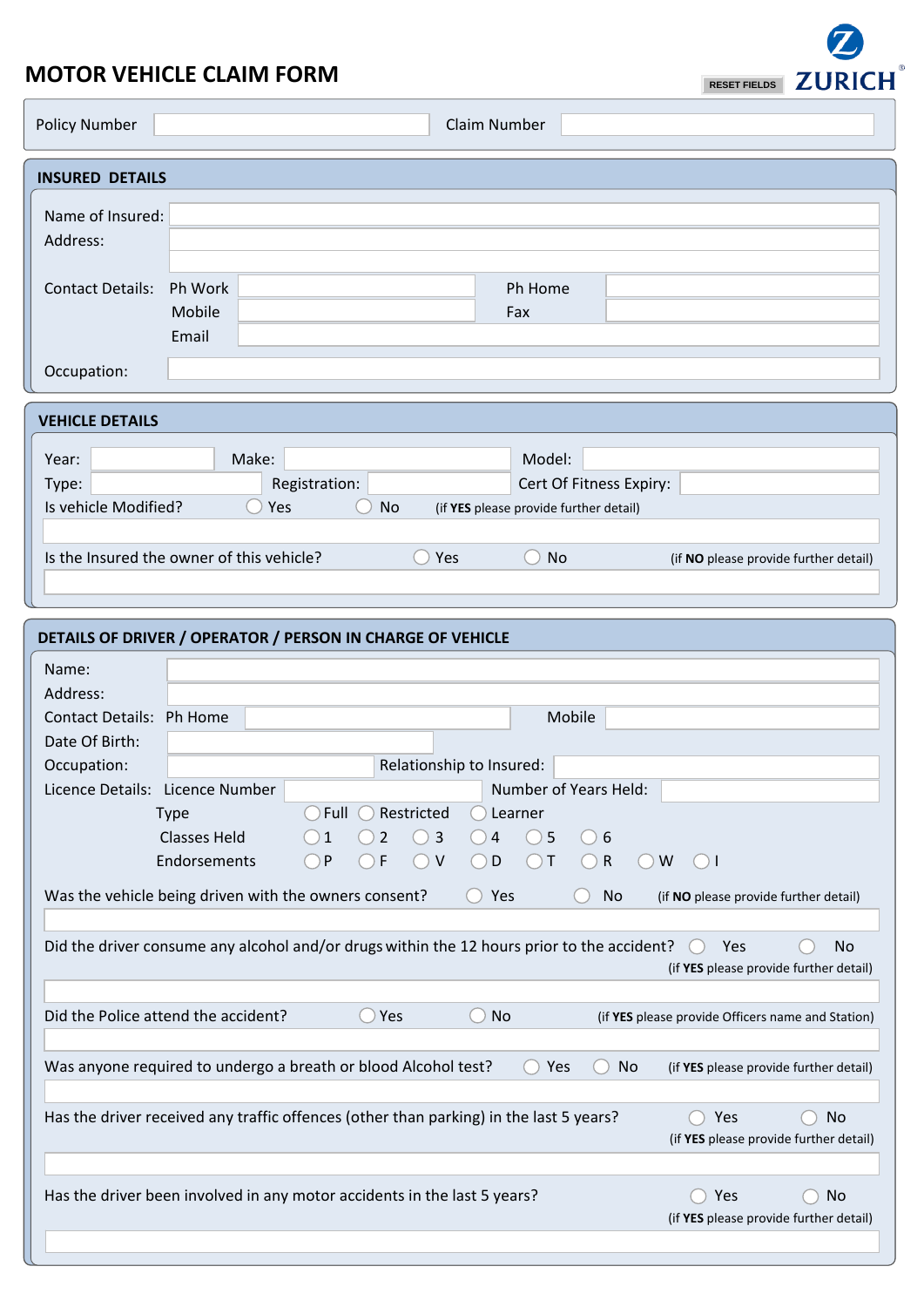| DETAILS OF THE ACCIDENT OR LOSS                                                                                                            |  |  |  |  |  |  |
|--------------------------------------------------------------------------------------------------------------------------------------------|--|--|--|--|--|--|
| What type of claim are you making?                                                                                                         |  |  |  |  |  |  |
| Where did it happen?<br>Street:                                                                                                            |  |  |  |  |  |  |
| Suburb:<br>City:                                                                                                                           |  |  |  |  |  |  |
| When did it happen?<br>Day<br>Time<br>Date:<br>am<br>pm                                                                                    |  |  |  |  |  |  |
| <b>Weather Conditions:</b><br><b>Road Conditions:</b>                                                                                      |  |  |  |  |  |  |
| Where your headlights on and functioning at the time of the accident?<br>Yes<br><b>No</b>                                                  |  |  |  |  |  |  |
| Please Provide a description of the accident or loss: (you may wish to draw a diagram on the reverse of this page)                         |  |  |  |  |  |  |
|                                                                                                                                            |  |  |  |  |  |  |
|                                                                                                                                            |  |  |  |  |  |  |
|                                                                                                                                            |  |  |  |  |  |  |
|                                                                                                                                            |  |  |  |  |  |  |
|                                                                                                                                            |  |  |  |  |  |  |
|                                                                                                                                            |  |  |  |  |  |  |
| Who do you believe is responsible?<br>Yourself<br>Other (please state)                                                                     |  |  |  |  |  |  |
|                                                                                                                                            |  |  |  |  |  |  |
| <b>DETAILS OF DAMAGE TO VEHICLE</b>                                                                                                        |  |  |  |  |  |  |
| Please provide a brief description of the damage that has occurred to the vehicle                                                          |  |  |  |  |  |  |
| (please also indicate where damage has occurred on the diagram)                                                                            |  |  |  |  |  |  |
|                                                                                                                                            |  |  |  |  |  |  |
|                                                                                                                                            |  |  |  |  |  |  |
|                                                                                                                                            |  |  |  |  |  |  |
|                                                                                                                                            |  |  |  |  |  |  |
|                                                                                                                                            |  |  |  |  |  |  |
|                                                                                                                                            |  |  |  |  |  |  |
| Is the vehicle able to be driven safely?<br><b>No</b><br>Yes                                                                               |  |  |  |  |  |  |
| Where is the vehicle now?                                                                                                                  |  |  |  |  |  |  |
| Ph Number<br>Name<br>Address                                                                                                               |  |  |  |  |  |  |
|                                                                                                                                            |  |  |  |  |  |  |
| \$<br>If an estimate of repair costs is known please provide detail                                                                        |  |  |  |  |  |  |
|                                                                                                                                            |  |  |  |  |  |  |
|                                                                                                                                            |  |  |  |  |  |  |
| DETAILS OF THE OTHER PARTY INVOLVED IN THE ACCIDENT                                                                                        |  |  |  |  |  |  |
| Name:                                                                                                                                      |  |  |  |  |  |  |
| Address:<br><b>Street</b>                                                                                                                  |  |  |  |  |  |  |
| Suburb<br>City                                                                                                                             |  |  |  |  |  |  |
| Work<br>Mobile<br>Ph Number:<br>Home<br>Does the other party have insurance?<br>Yes<br><b>No</b><br>(if yes please provide further detail) |  |  |  |  |  |  |
|                                                                                                                                            |  |  |  |  |  |  |
| Vehicle Details:                                                                                                                           |  |  |  |  |  |  |
| Make<br>Model<br>Year                                                                                                                      |  |  |  |  |  |  |
| <b>Registration Number</b><br><b>Type</b>                                                                                                  |  |  |  |  |  |  |
| Please provide detail of damage to other vehicle                                                                                           |  |  |  |  |  |  |
|                                                                                                                                            |  |  |  |  |  |  |
|                                                                                                                                            |  |  |  |  |  |  |
|                                                                                                                                            |  |  |  |  |  |  |
|                                                                                                                                            |  |  |  |  |  |  |
|                                                                                                                                            |  |  |  |  |  |  |